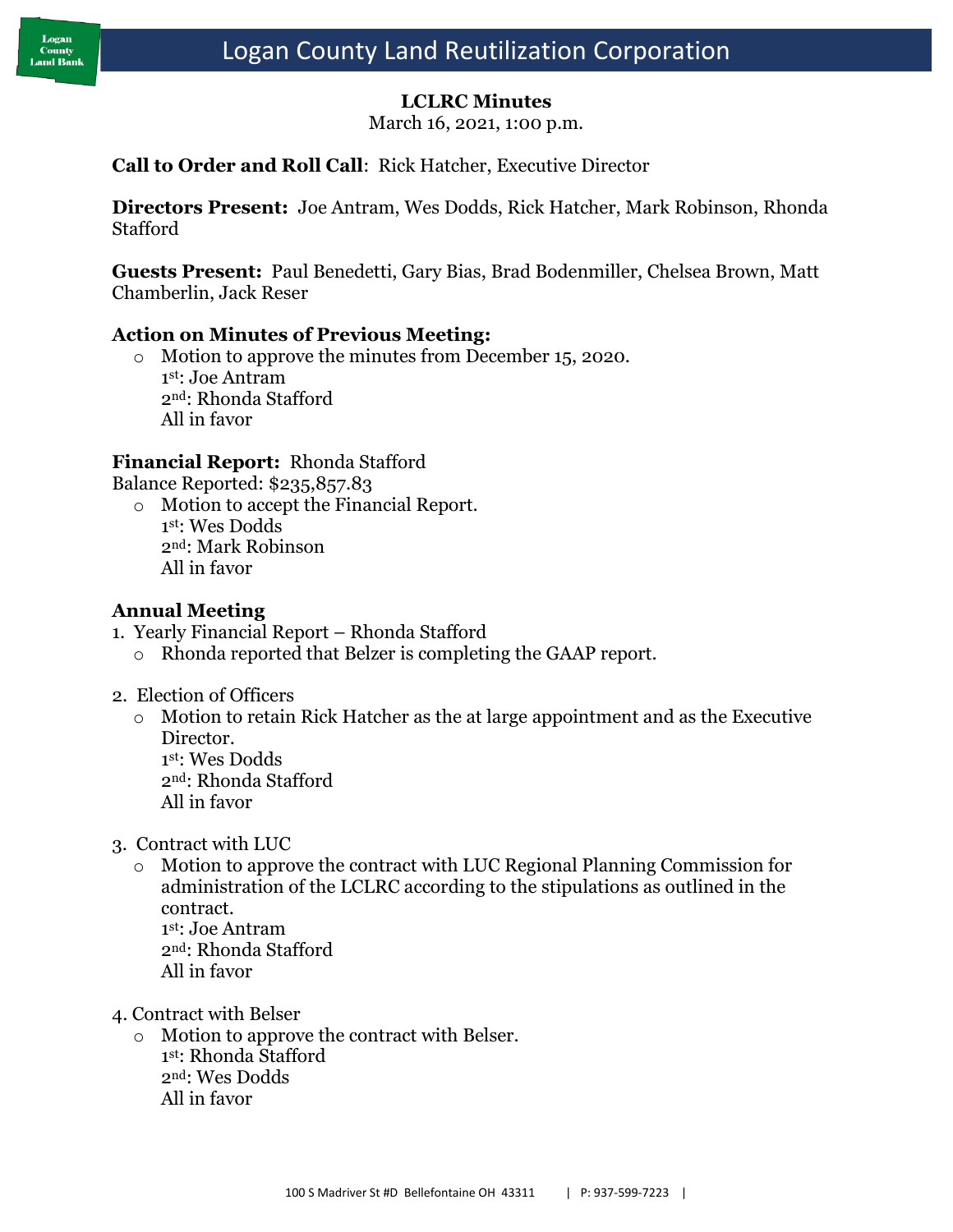

#### **Current Property Watch Update:**

- 1. 305 N Oak St, Lakeview Status: Chelsea Brown reported the default judgement hearing is scheduled for the 18th.
- 2. 250 Grove St, Lakeview Status: Chelsea Brown reported this is marked in late March for a title search.
- 3. 560 Lima St, Lakeview Status: Chelsea Brown reported the title search was sent March 5<sup>th</sup>.
- 4. 290 Bentz Ave, Lakeview Status: Chelsea Brown reported the default judgement hearing is scheduled for the 30th.
- 5. St. Rt. 117 gas station
	- a. Court Costs should be \$690.29

Status: Chelsea Brown and Matt Chamberlain provided a status update. This property is in default. After notifications were sent, it was learned a site assessment needs to occur prior to sale; site assessment can occur from the right-of-way. Brad will verify with Heather whether this is moving-forward. It is important the site assessment occurs prior to sale. At sale, an announcement should be made about the environmental concerns.

6. Cooper Avenue Status: Chelsea Brown reported she is waiting on the title search to come back.

#### **Potential Properties:**

1. 121 E High St, Bellefontaine

Discussion: This property appears to be vacant. This may be a buildable lot in the City. The property has gone to Auditor's sale once. The group will consider this property and follow-up. Wes Dodds noted if the Land Bank offers the property to neighboring properties, it may result in a lot split in half, rather than a lot with a new house constructed on it.

- 2. 124 Bristol Circle, Russells Point Discussion: This is owned by the State and has a house on it. The condition of the property is unknown.
- 3. 128 Bristol Circle, Russells Point Discussion: This is adjacent to 124 Bristol, and it is vacant.
- 4. Park Avenue, Lakeview Discussion: This property is vacant. Concern about whether this is in the floodplain.
- 5. Grove Street, Lakeview (006-000)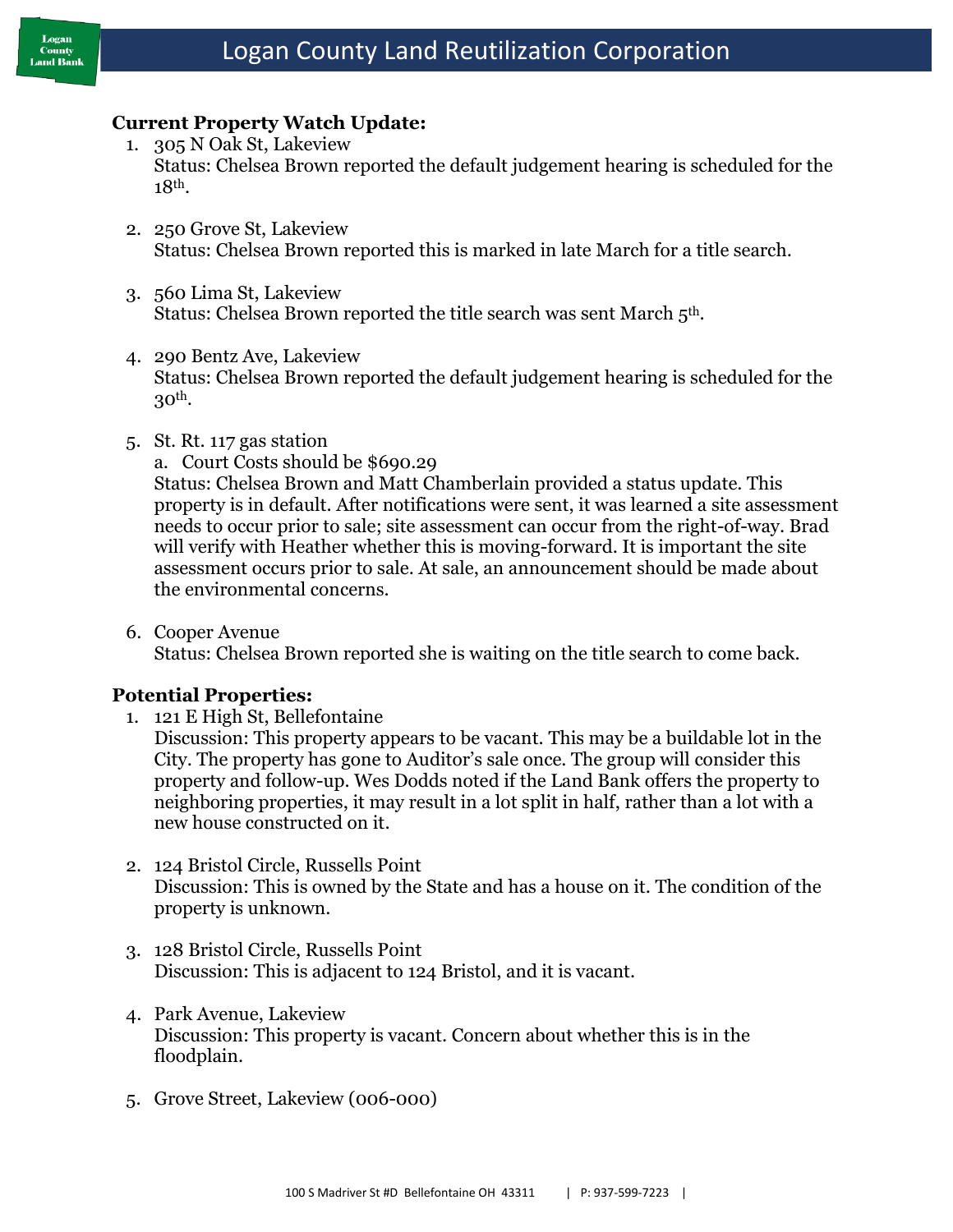# Logan County Land Reutilization Corporation

Discussion: Chelsea Brown did not think these are certified delinquent, but Rhonda Stafford thought the taxes are delinquent. The property is vacant. Concerns about whether this is in the floodplain.

- 6. Grove Street, Lakeview (005-000) Discussion: Chelsea Brown did not think these are certified delinquent, but Rhonda Stafford thought the taxes are delinquent. The property is vacant. Concerns about whether this is in the floodplain.
- 7. 410 Union Street, Lakeview Discussion: This property has gone to sheriff sale twice. It is vacant.
- 8. 168 N Sandusky, Rushsylvania Discussion: Two parcels are being discussed here. The taxes are delinquent. Rhonda Stafford has had interest from others in the property. The Township was not interested.
- 9. 168 Sandusky St, Rushsylvania Discussion:
- 10. 4700 Napoleon Street, Huntsville Discussion: Chelsea Brown reported the taxes are current.
- 11. 4704 (front house) and 4708 (back house) Napoleon Street, Huntsville Discussion: The taxes are current. 4708 is mapped inside of 4704. One is subject to a demolition order. Matt Chamberlain is wondering about the Land Bank approaching the land owner in order to receive the properties and demolish them. Matt thought the lots may have value after demolition and are served by Indian Lake Pollution Control. Matt will reach-out and report back to the Land Bank.

#### **New Business:**

- 1. Ohio Land Bank Association dues
- o Motion to pay the Ohio Land Bank Association dues and join the Ohio Land Bank Association. 1 st: Joe Antram 2nd: Wes Dodds

All in favor

#### **Old Business:**

- 1. Gary Bias asked what the general timeline and process is for the Land Bank to receive properties. How long does it take something to end-up in the Land Bank's hands? Matt Chamberlain explained each property depends on the status of title and what it is that the Land Bank is intending to do. Gary thanked Matt for the explanation and advised Heather Cakes has replaced Becky Larabee, who retired.
- 2. Joe Antram and Rick Hatcher reported attending the County Land Bank webinar. Rick reported on State and Federal changes being considered.